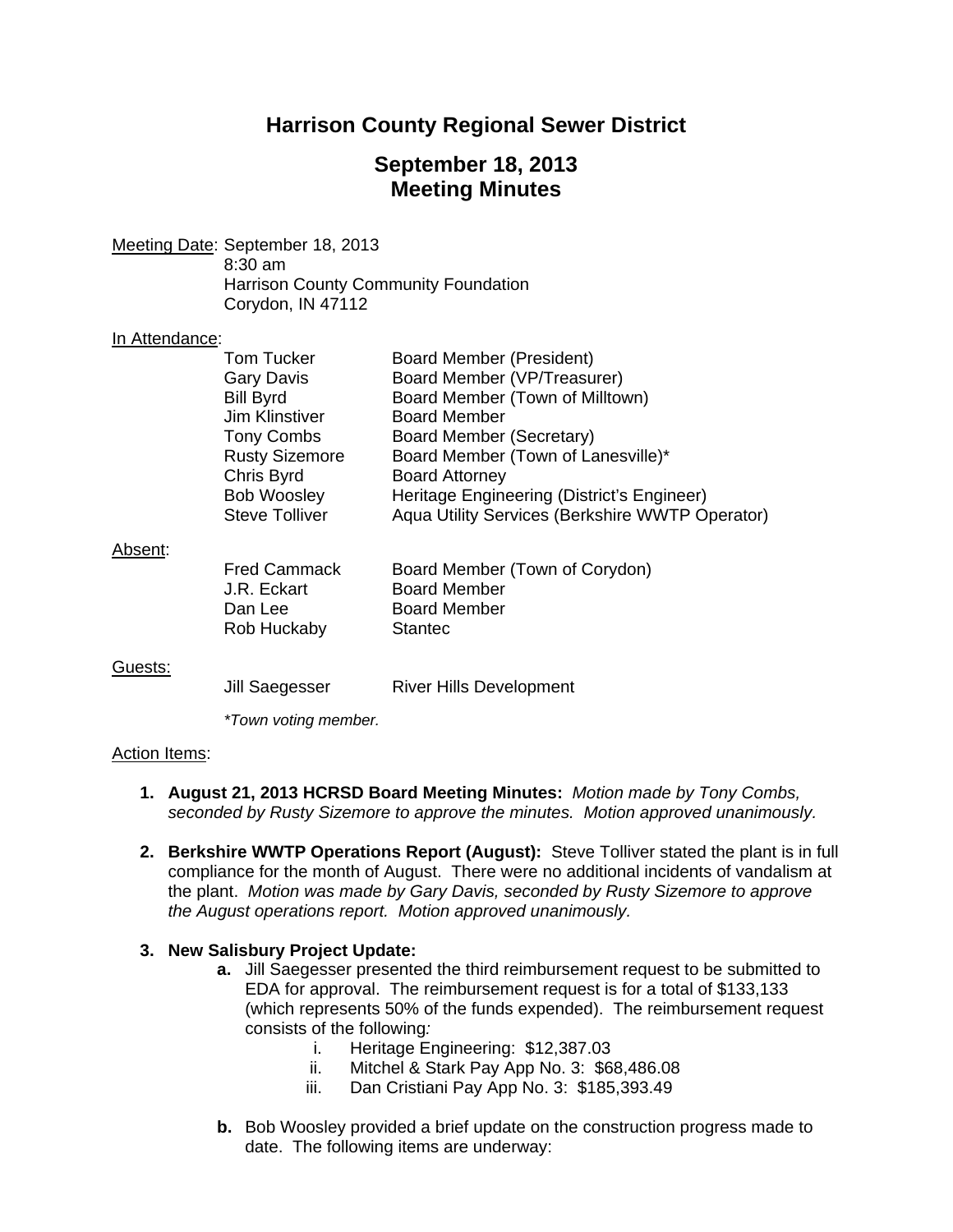HCRSD Mtg Minutes Sept. 18, 2013 Page 2 of 3

## **Sewer Installation:**

- ‐ Gravity sewer installation is approximately 90% complete.
- ‐ 4" Forcemain: approximately 95% complete.
- ‐ 6" Forcemain: approximately 15% complete.

## **WWTP Improvements:**

- Work continues on preparing area for tank installation.<br>- Tanks have not vet arrived on site. Delivery date is ant
- Tanks have not yet arrived on site. Delivery date is anticipated for the week of September 23-27.
- ‐ Electric: Heritage is currently working with the Contractor on securing a price to move the existing electric pole (provides service to the lift station).
- ‐ Grating: Heritage has met with the Contractor to discuss the elimination of grating. A credit will be obtained from the Contractor for this item.

## **4. Stormwater Demonstration Project:**

- **a.** Signage: Signage has not yet been completed. Comments were made regarding the initial design sent to the Board. Revisions are being made and a new version will be sent to everyone for review and comment.
- **b.** Model: Bob Woosley was asked to check with Rob Huckaby on the status of this item. Do any models exist that can be utilized for educational purposes?
- **c.** South Central School Campus: Rob will provide additional follow up on this item at the next meeting.

## **5. Lanesville Interchange Sewer Project:**

- **a. District Project:** Plans are complete and awaiting finalization of Town's portion of project to allow for joint submittal of plans to IDEM for approval.
- **b. Town of Lanesville Project:** Rusty Sizemore reported that the Town is still working towards the completion of their plans. Bob Woosley will follow up with Dave Derrick (Town's engineer working on the plans) to discuss progress and schedule. No timeline was provided for an end date on design.
- **c. Interchange Planning:** Bob Woosley reported that he met with Eric Wise (County Planner) to discuss future sewer line routes for potential developments in the area. Bob recommended a committee be formed to further address and discuss planning for future development. The following subcommittee was formed: Tony Combs, Bill Byrd, and Dan Lee. Bob will follow up with the committee to schedule a meeting to further this discussion.

## **6. Treasurers Report:**

- **a.** Gary Davis reported that SSK is currently two (2) months behind on payments.
- **b.** *A motion was made by Tony Combs, seconded by Rusty Sizemore to approve the August Treasurer's report. Motion approved unanimously.*
- **c.** *A motion was made by Rusty Sizemore, seconded by Jim Klinstiver to approve the invoice payments as listed in the Treasurer's report. Motion approved unanimously.*

## *EDA Funds:*

**i.** Mitchell & Stark – Pay Application No. 3 \$68,486.08 **ii.** Dan Cristiani Excavating – Pay Application No. 3 \$185,393.49 **iii.** Heritage Engineering – Construction Admin Services \$12,387.03